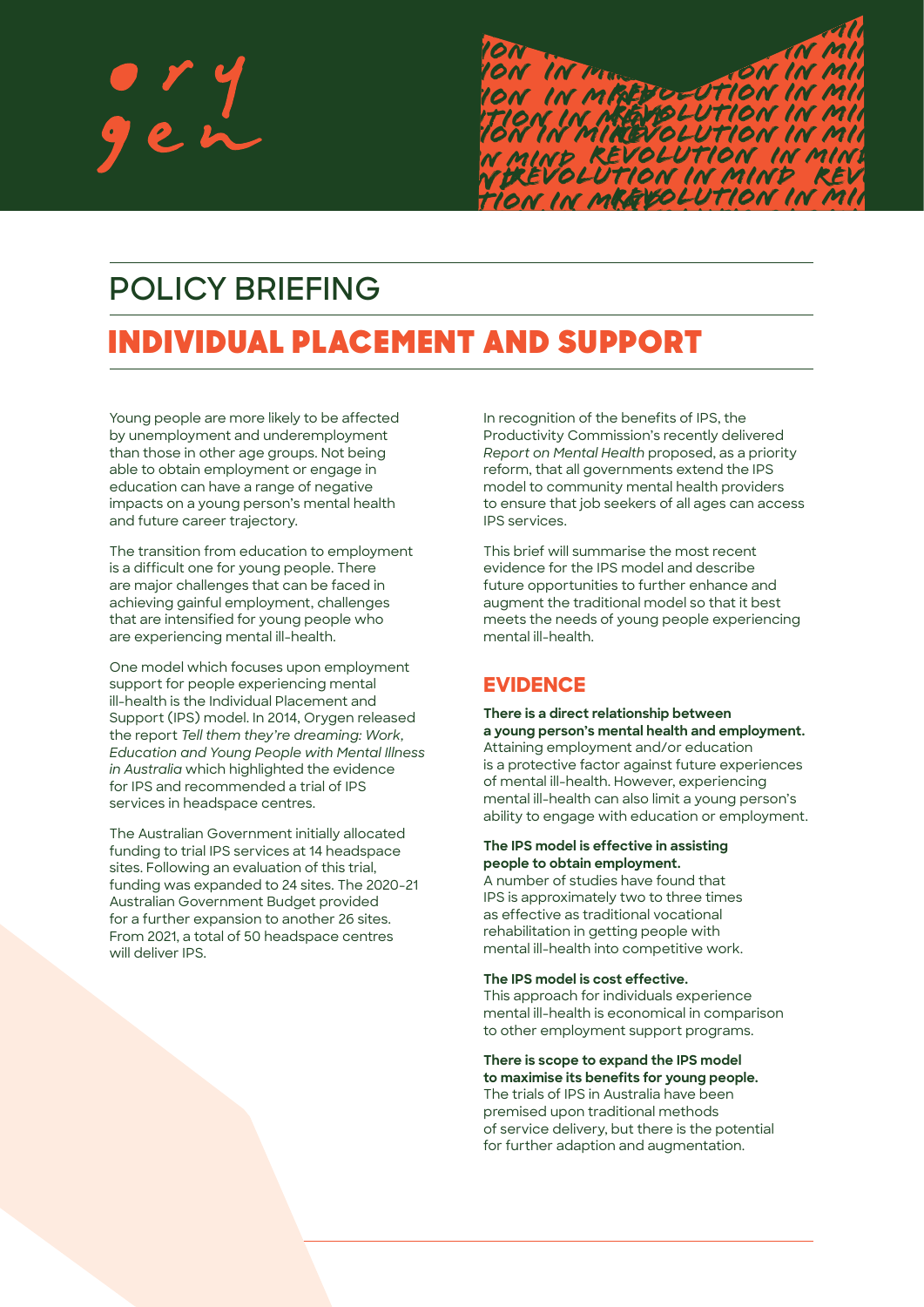# **POLICY BRIEFING | INDIVIDUAL PLACEMENT AND SUPPORT | POLICY BRIEFING | INDIVIDUAL PLACEMENT AND SUPPORT | 2**

# **FUTURE DIRECTION**

### **SUPPORT FOR IPS**

Increase investment into the IPS model for young people experiencing mental ill-health in both primary and specialist mental health services.

### **SERVICE ENHANCEMENT - PEER WORK**

Trial an adaptation of the base IPS model which includes peer support for young people.

### **SERVICE ENHANCEMENT - ONLINE TECHNOLOGY**

Trial web-based supported employment technologies directed towards young people.

# **THE STATE OF YOUTH EMPLOYMENT IN AUSTRALIA**

The transition into employment can be a difficult one for young people. In most developed economies, youth unemployment is two to three times the rate of general unemployment. This is also the case in Australia. At the end of 2019, the Australian Bureau of Statistics reported that the unemployment rate for young people aged 15–24 years in the labour force sat at 11.6 per cent, 6.6 percentage points higher than the national unemployment rate.<sup>1</sup>

This transition is made more difficult when a young person is also experiencing mental illhealth. Figure 1 below outlines that young people experiencing various forms of mental ill-health have a heightened risk of being unemployed.

Young people are also disproportionality affected by high rates of underemployment. At the end of 2019, the Australian Bureau of Statistics reported that 19.4 per cent of employed young people wanting to work more hours.(1) On average, younger underemployed workers would prefer to work an additional 11 hours per week.(1)

Young people in Australia are among the groups most impacted by employment losses resulting from the COVID-19 pandemic. This has occurred because young people are more likely to work in industries which have been hardest hit, such as hospitality and retail. The Grattan Institute has estimated that about 40 per cent of employed teenagers will lose work due to COVID-19 shutdowns, and people in their 20s are the next most likely to lose work.(2)



### **FIGURE 1: UNEMPLOYMENT IN YOUTH MENTAL HEALTH**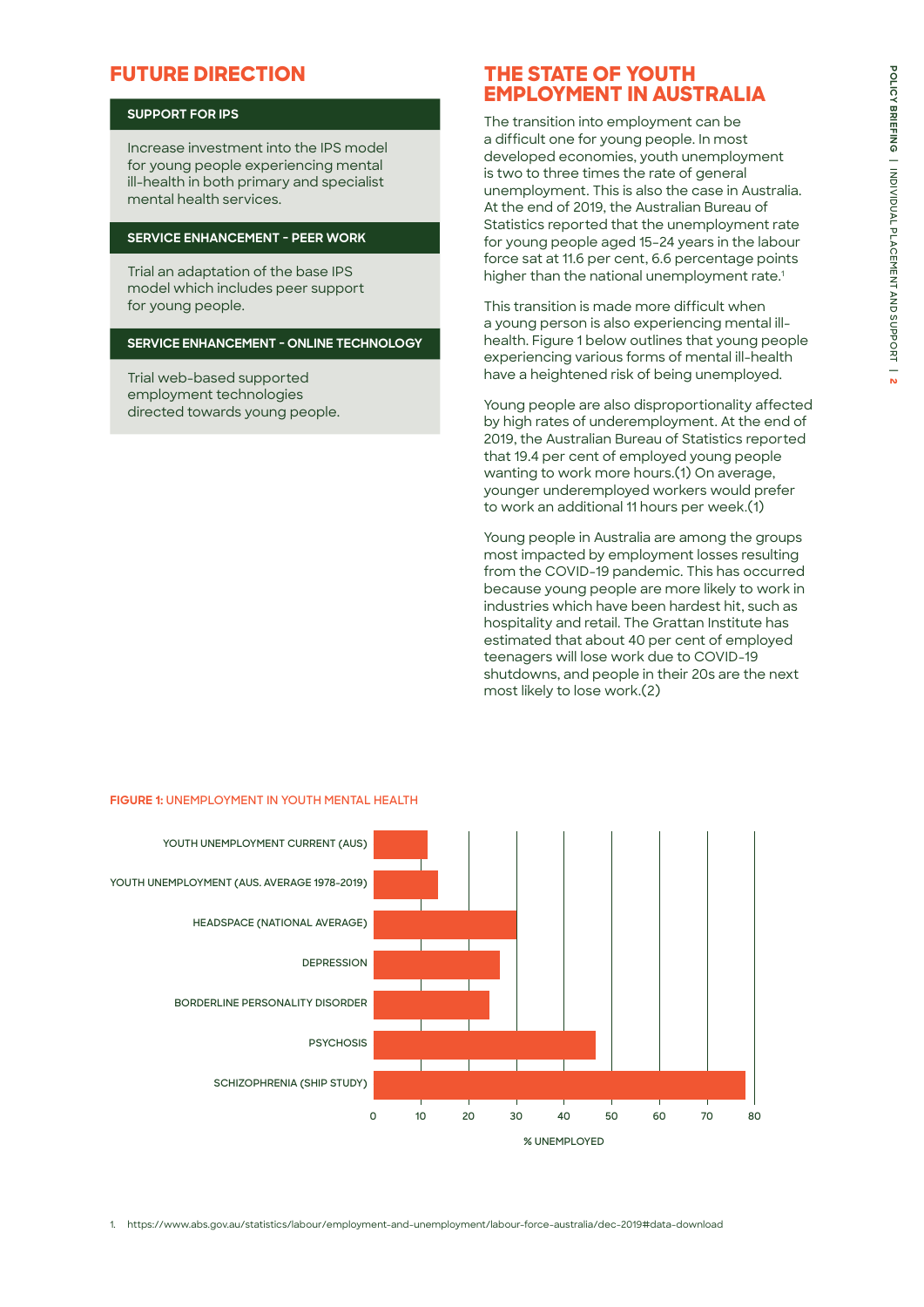# **THE IMPORTANCE OF EMPLOYMENT**

There is clear evidence that obtaining and maintaining employment is vital for a person's sense of wellbeing. Paid employment not only provides financial security for a young person; it can give daily structure, a sense of worth and regular supportive social engagement. (3) The mental health benefits of employment include a greater sense of autonomy, improved self-reported wellbeing, reduced depression and anxiety symptoms, increased access to resources to cope with demands, enhanced social status and unique opportunities for personal development and mental health promotion.(3)

While employment has a positive impact on mental health, unemployment has a negative impact. There is significant evidence suggesting that periods of unemployment have a strong negative effect on a young person's mental health and wellbeing, and can also limit their long-term employment prospects.(4)

In addition to the mental health benefits of employment, there are direct and indirect economic benefits to increasing youth employment. The direct economic benefits are to the person who is employed, which then lead to flow-on benefits to domains such as physical health and housing. The indirect benefits of employment tend to flow to the government and include higher taxation revenue, lower social security outlays and reduced expenditure related to the health system, housing and a range of other social programs.(5)



# **BARRIERS TO EMPLOYMENT FOR YOUNG PEOPLE**

Young people who are endeavouring to achieve full-time employment face a number of barriers. In general, the move from school to work is an important life juncture, as young people move from the relatively known and predictable environment of education with its more clearly defined pathways, into a more open and less certain future with work.(6)

The entry-level job market for young people is increasingly trending away from full-time jobs to part-time and casual jobs.(7) While part-time or casual jobs can provide a stepping stone to more secure employment, prolonged casual work and underemployment can limit a young persons' long-term earning capacity. (8) A recent paper from the Productivity Commission found that the increase in parttime jobs has not been balanced by an increase in the likelihood of transitioning from part-time to full-time work.(9) It has also been noted that competition for graduate jobs remains fierce, meaning that university graduates and VET students are competing with other jobseekers for entry-level vacancies.(9, 10)

Whilst young people in general have heightened difficulties in obtaining gainful employment, these challenges are greater for young people who have experienced, or are experiencing. mental ill-health. There is evidence indicating that one-third to one-half of young people accessing youth mental health services in Australia are not participating in employment, education or training.(11, 12) Having any psychiatric disorder between the ages of 18–21 has been associated with negative employment and income outcomes. These include: a lower likelihood of engaging in any paid employment or being employed full-time and fewer hours worked each week which leads to increased rates of welfare dependence, decreased personal income, and lower likelihood of home ownership by age 30.(13)

When adjusted for age and education attainment, young men with mental and behavioural disorders were almost six times more likely to be out of the labour force than mentally healthy young men.(14) Young women with developmental or intellectual disorders have been found to be three times more likely to be out of the labour force than young women with no chronic health conditions.(14)

Adolescence and emerging adulthood are critical periods for vocational and social development. Non-participation in employment or education at this time of life can have serious ongoing consequences, and can lead to societal marginalisation as well as excluding the young person from their primary means of economic and social participation.(15)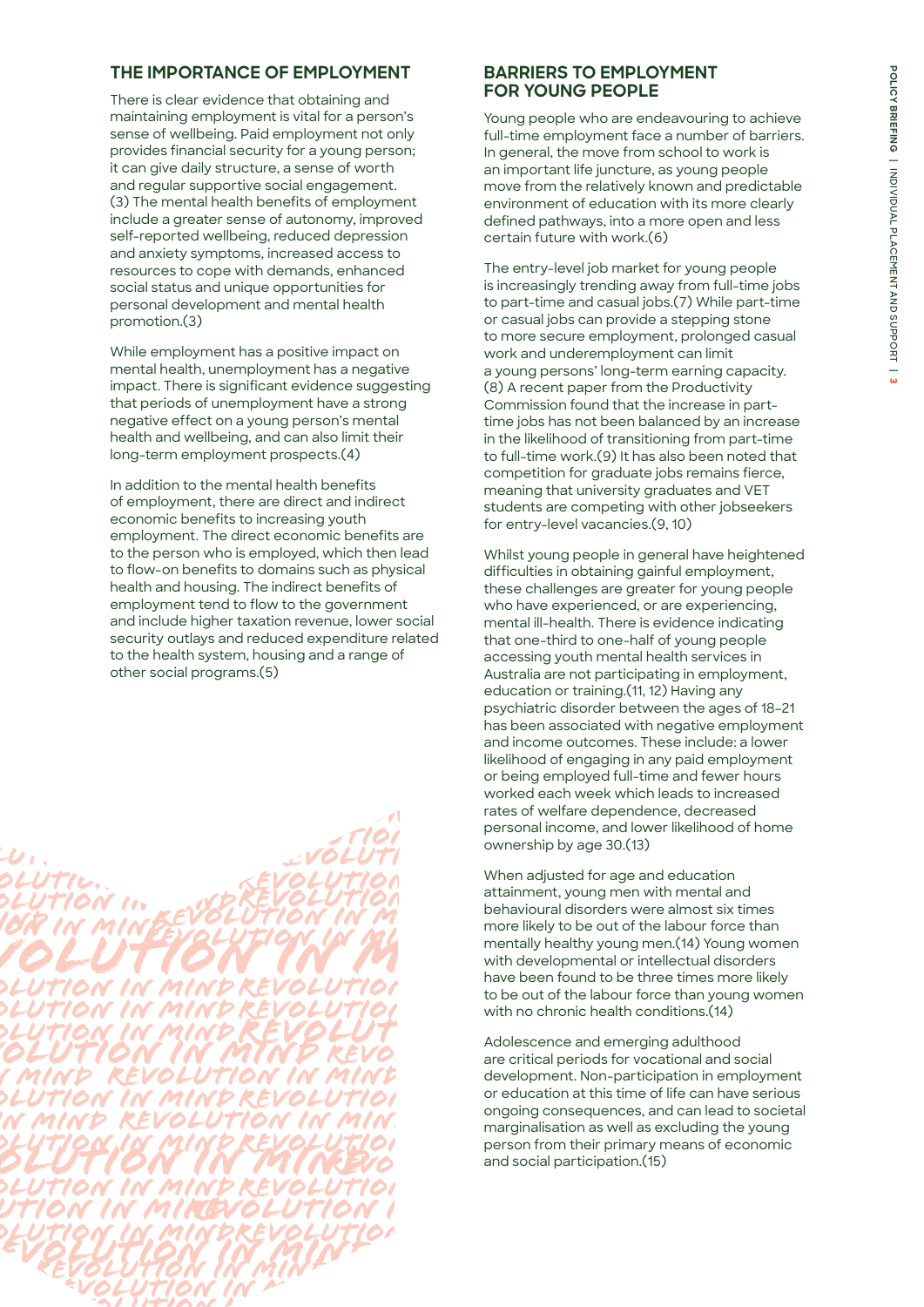# **WHAT IS INDIVIDUAL PLACEMENT AND SUPPORT?**

Supported employment programs recognise the importance of work and help individuals with a recognised disability or mental ill-health attain employment as early as possible and not wait until the completion of treatment or pre-employment training programs.(16) Of the various supported employment models, Individual Placement and Support (IPS) is considered the most effective and evidencebased for people with mental ill-health.(16)

The IPS model is centred on eight core principles:(17)

- **1. Focus on competitive employment.**  Competitive employment refers to jobs for which any appropriately qualified person can apply (i.e. jobs which are not reserved for people with disabilities), that pays at least a competitive wage (which is greater than the minimum wage) and which are based in community settings.
- **2. Zero exclusion.** Every person with mental ill-health who wants to work is eligible for IPS supported employment, regardless of circumstances or perceptions of work-readiness.
- **3. IPS Programs are integrated with mental health treatment teams.**  IPS specialists are integrated within multidisciplinary teams which work collaboratively to facilitate symptomatic and functional recovery.
- **4. Attention to participants' preferences.** IPS program services are based on each job seeker's preferences and choices rather than the employment specialist's and supervisor's judgments.
- **5. Personalised benefits counselling.**  Recognising that the loss of income support is a major reason that participants may not want to seek employment, IPS emphasises the provision of guidance regarding income support.
- **6. Rapid job search.** IPS programs use a rapid job search approach to help job seekers obtain jobs rather than undertaking lengthy assessments, training and counseling.
- **7. Systematic job development.** IPS providers focus upon building relationships with employers to learn about their business needs and hiring preferences and ensure jobs are based on the participant preferences.
- **8. Time-unlimited and individualised support.**  Support is tailored to each participant and continued for as long as the participants wants and needs.

### **ORYGEN AND YOUTH IPS**

Orygen has been undertaking research on implementing IPS within youth mental health care since 2005. In addition, our organisation:

- **•** works closely with the education sector, employers and industry to improve employment, education and career opportunities for all young people;
- **•** has extensive experience implementing IPS programs in headspace and specialist youth mental health services and is certified in providing Individual Placement and Support;
- **•** has undertaken IPS leadership and supervision training and is experienced in conducting IPS fidelity reviews and delivering IPS workforce training and support; and
- **•** has contributed to several IPS research projects, both in Australia and internationally.

From 2020, through a partnership with the RACV, Orygen will establish a Youth IPS Centre of Excellence. It will drive innovation and best practice through research; implementation and fidelity support; workforce training, conferences and scholarship opportunities; and advocacy to engage industry, education providers and government in youth-focused IPS.

### **IPS SPECIALIST SKILLS AND CAPABILITIES**

IPS specialists require particular qualifications, experience and skill sets. These should include:

- **•** A number of years' experience in employment services, vocational rehabilitation, career development or a related field.
- **•** Bachelor degree in a relevant field.
- **•** Experience developing business relationships.
- **•** Knowledge of the employment services sector, social security and/or benefits available, and other state and national employment initiatives.

While not essential, is is desirable that IPS vocational specialists have had experience working with people experiencing mental health issues.(18)

IPS workers in youth mental health settings also have knowledge of issues that impact young people, including experiences of mental ill-health and challenges with educational/employment pathways.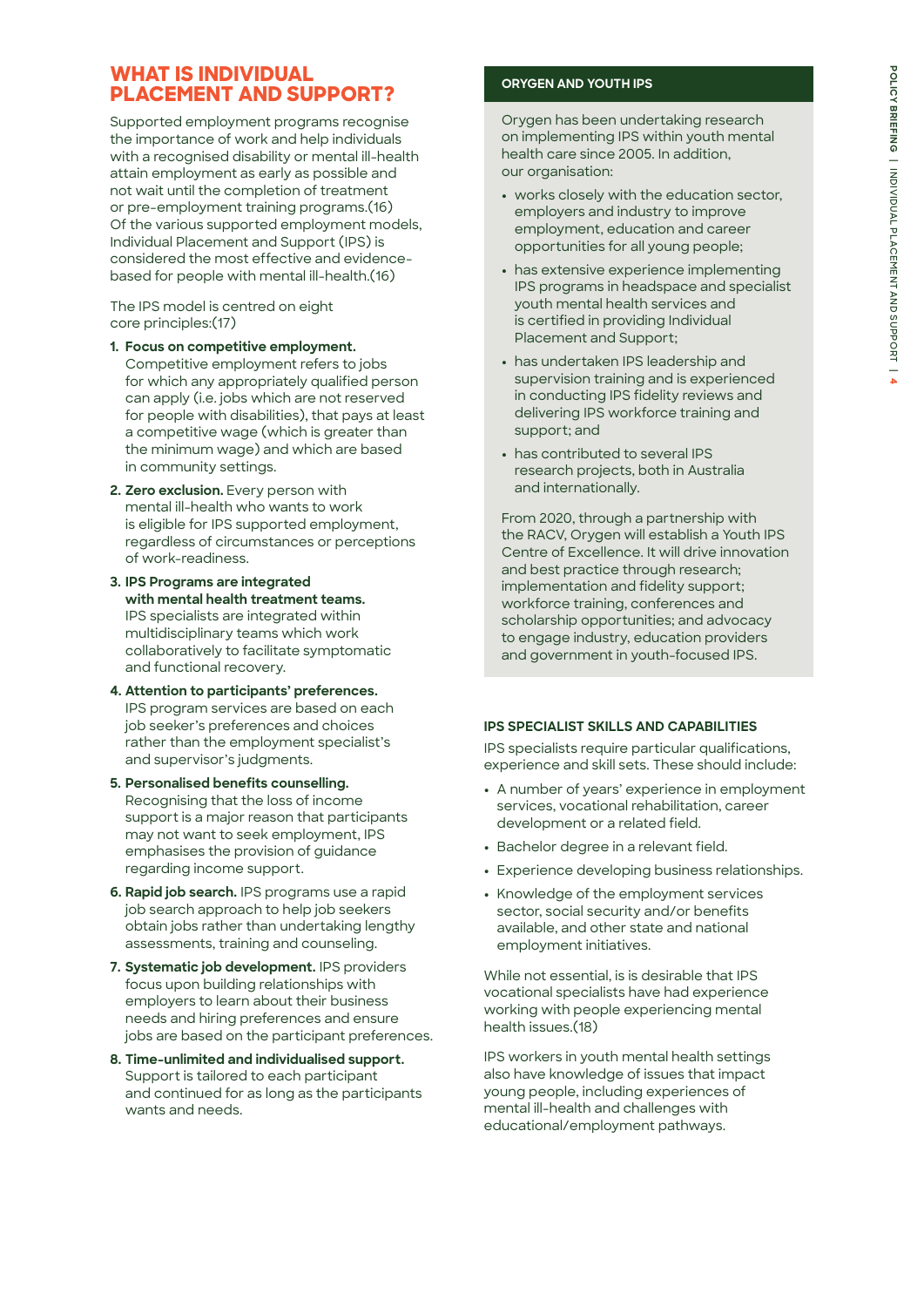The role of the youth IPS specialist includes but is not limited to: undertaking vocational assessments to gather information about a young person's previous employment, education, skills and other factors that need to be considered to help with identifying suitable employment or further study opportunities; conducting career development and education/ employment search activities directed toward courses/positions that are individualised to the interests and career preferences of the young person; developing employer and education provider networks and promoting the IPS program to clinical staff, community groups and other organisations; and providing ongoing support once a young person has engaged in education/employment.(18)

# **ANALYSIS OF IPS PROGRAMS**

There have been a wide range of reviews, trials and studies of the effectiveness of IPS approaches. This section provides a summary of this evidence.

### **TRIAL OF IPS FOR YOUNG PEOPLE IN AUSTRALIA**

The implementation of IPS services in Australia stems from the 2014 *Tell them they're dreaming*  report which highlighted the evidence and need for IPS for young people. This report recommended that there be funding for high fidelity IPS employment and education services for young people presenting to headspace centres.(19)

Following this report, the 2015-16 Australian Government Budget allocated funding to trial IPS at 14 headspace sites across Australia. In mid-2019, KPMG completed an evaluation of this trial for the Department of Social Services. In examining the effectiveness of the IPS model in headspace, the report looked at whether the trial had been effective in delivering education and employment outcomes for participating young people.

It was found that 43 per cent of participants were placed into employment or education. Of those placements, 50 per cent maintained employment for 26 weeks. This was a significant improvement compared to the results from Disability Employment Services' (DES) job seekers, of which only 20 per cent had achieved education/employment outcomes after 26 weeks. The results also suggested that the IPS trials were more effective in helping young people more quickly achieve outcomes. It was noted that young people who were also DES clients took an extra 24 days to achieve an employment outcome than young people who were only participating in the IPS trial. The young people also reported improved engagement with the IPS trial compared to DES programs. It was noted that IPS participants report that they felt like a person rather than a number, and felt supported to achieve their

goals. The integration of clinical mental health services and vocational services was considered to improve young people's wellbeing as well as vocational outcomes.

In 2019, the trial was expanded beyond the initial 14 sites to a total of 24 sites funded until June 2021. A further report on the outcomes of this expanded trial is expected to be provided by October 2021.

In the 2020-21 Australian Government Budget, the IPS trials were further extended, with funding now committed to 30 June 2024 and expanded to an additional 26 sites. From 2021, a total of 50 headspace centres will be funded to deliver IPS.

# **EVIDENCE REVIEWS**

In addition to the KPMG review, research evidence has found the benefits of IPS for young people. A 2016 study completed an analysis of four trials examining the effectiveness of IPS for young people under the age of 30. This review revealed the IPS model is effective in assisting young adults with severe mental ill-health enrolled in community mental health programs to attain competitive work. Compared to the non-IPS control group, they found that IPS led to more than triple the number of weeks worked, job tenure in longest job, and total hours worked.(20)

These results for young people have also been found across all age cohorts. A 2020 systematic review and meta-analysis examined the efficacy of IPS compared to traditional vocational rehabilitation and further examined whether the IPS model would be equally effective regardless of the employment and workplace policies that were in place. With regards to IPS' effectiveness, the review found that IPS is more than twice as effective as traditional vocational rehabilitation in getting people with mental ill-health into competitive work.(21) This review further found that IPS is a model that can be safely generalised between countries with different policies and systems. They noted that even though IPS may be slightly less effective where there are stricter employment regulations with regard to employee retention, IPS was still twice as effective as more traditional vocational measures.(21)

The results of a recent cost benefit analysis of the IPS trials by KPMG supported the continued and potentially expanded investment in IPS to enable more tailored employment support for young people with a mental illness. The analysis found the benefits resulting from the current implementation of IPS outweighed the additional investment made by Government (compared to another job support service, jobactive). It is important to note that the key benefits relating to improved outcomes for participants across other policy areas, such as education, health, justice and housing, were unable to be quantified, and therefore the cost benefits of IPS found through this report were likely to be conservative.(22)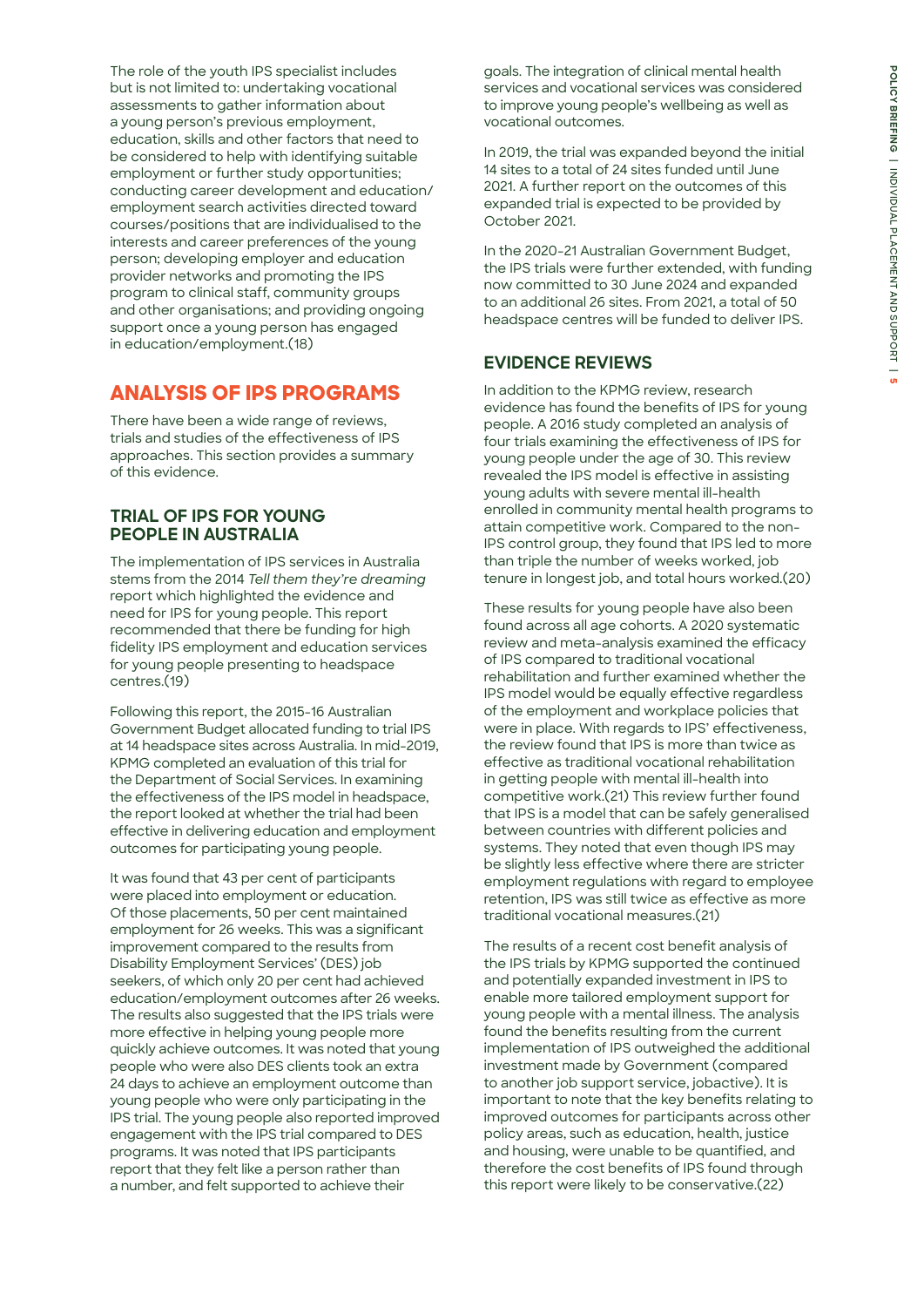This finding that IPS-based approaches are considerably more effective than traditional vocational measures has been established in a wide range of reviews. A 2019 meta-analysis of randomised controlled trials of IPS programs found that IPS produced better outcomes than treatment-as-usual alternatives across a variety of measures. For vocational outcomes, it was found that IPS programs led to higher rates of competitive employment, a reduced time to the first employed job, longer job tenure, increased work hours, and higher total income.(16) In addition to the improved vocational outcomes, the 2019 meta-analysis also found that IPS improved participants quality of life and global functioning.(16)

A pair of Cochrane Systematic Reviews in 2017 and 2018 found that IPS was more effective in obtaining and maintaining competitive employment compared to prevocational training, transitional employment or psychiatric care only, without increasing dropouts or hospital admissions.(23) It was noted that the use of IPS increased the chances of obtaining employment by thee times when compared to psychiatric care alone.(24)

A 2016 systematic review and meta-analysis compared IPS with traditional vocational services. This review also found that IPS is more than twice as likely to lead to competitive employment when compared with traditional vocational rehabilitation.(25)

The collective evidence from these reviews, as summarised below in Table 1, makes clear that IPS is a well-established, evidence-based model.(17) This evidence makes a strong case that IPS-based systems should be introduced as widely as possible across a range of cohorts.

### **TABLE 1: SUMMARY OF STUDIES EVALUATING IPS**

| <b>AUTHORS (YEAR)</b>                               | <b>METHODOLOGY</b>                                                                                                                                  | <b>KEY RESULTS</b>                                                                                                                                                                                                                               |
|-----------------------------------------------------|-----------------------------------------------------------------------------------------------------------------------------------------------------|--------------------------------------------------------------------------------------------------------------------------------------------------------------------------------------------------------------------------------------------------|
| Brinchmann, B.,<br>et al. (2020)                    | Systematic review<br>of 27 randomised<br>controlled trials of IPS                                                                                   | Employment rates are more than doubled in IPS<br>compared with standard vocational rehabilitation.<br>The efficacy of IPS was not significantly impacted<br>by national policy and IPS can therefore be<br>generalised between countries.        |
| Frederick, D.,<br>& VanderWeele, T.<br>(2019)       | Meta-analysis<br>of 30 randomised<br>controlled trials of IPS                                                                                       | IPS treatments were significantly better<br>than alternative treatments on vocational<br>outcomes such as rates of employment,<br>time to employment, job tenure, and income.<br>IPS may also improve quality of life<br>and global functioning. |
| Suijkerbuijk, Y.,<br>et al. (2018)                  | Meta-analysis of<br>randomised controlled<br>trials evaluating various<br>interventions regarding<br>obtaining competitive<br>employment for adults | Supported employment models, such as IPS,<br>were found to be more effective for people with<br>severe mental ill-health than psychiatric care only,<br>transitional employment, prevocational training,<br>and augmented supported employment.  |
| Bond, G.,<br>Drake, R.,<br>& Campbell, K.<br>(2016) | Secondary analysis<br>of four randomised<br>controlled trials of<br>young adults examining<br>the effectiveness of IPS.                             | IPS was almost twice as successful in assisting<br>young adults obtain employment, and were able<br>to maintain employment for four times as long.                                                                                               |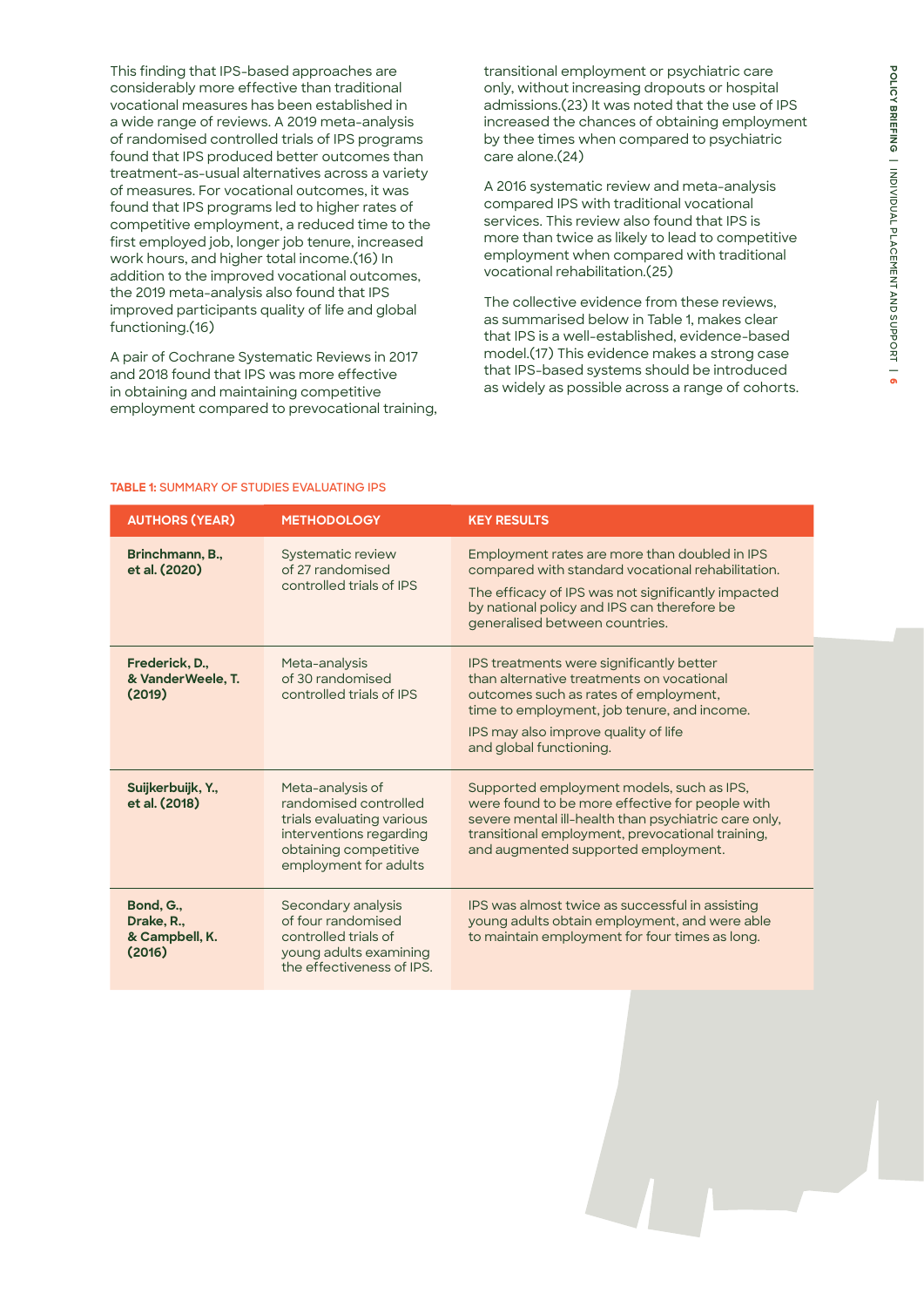# **DEVELOPING AND EXPANDING THE IPS MODEL**

Whilst the results for IPS demonstrate its potential to deliver improved outcomes to alternative vocational programs, there is still scope to expand and develop the base IPS model in Australia to maximise its benefits for young people.

### **EXTENDING IPS SERVICES INTO ADDITIONAL PRIMARY AND SPECIALIST SERVICES**

Outside of the IPS services currently delivered through a number of headspace sites nationally, there are few examples of IPS programs operating within Australia. According to the Productivity Commission's *Report on Mental Health*, almost 2,000 DES clients were served by IPS specialists. The Commission further noted that IPS could be extended to provide for a cohort of 40,000 participants.(26)

The majority of state and territory community mental health services do not include the provision of IPS supports. The Productivity Commission recommended that all governments should extend the IPS model to community ambulatory mental healthcare services. Orygen is supportive of this recommendation, however if it is to be enacted there is further scope to consider how such an approach would be funded and implemented.

The Commission further provided that any roll-out of this approach should be staged to allow due analysis and review of how IPS can be best tailored to particular demographic groups. Orygen agrees with this approach. There is value in prioritising service roll-outs for young people. Firstly, young people as a cohort are at key juncture of mental health and employment and supporting them into education/employment can help prevent disengagement with education/ employment. Secondly, headspace already has significant experience in delivering IPS services for young people and provides a national platform of services through which IPS services can be expanded to young people across Australia.

With respect to funding, the Productivity Commission proposed block funding to help with the initial expansion of IPS services. As IPS services become more established, the Commission suggested moving to a fee for service funding model. The challenge with fee for service approaches is that they reward activity over outcomes.(27) To ensure that individual IPS programs are operating to a required standard, it is suggested that funding be tied to a fidelity rating methodology to allow IPS providers to assess their performance against standardised outcomes. A strong example of such a fidelity tool for IPS is the Individual Placement and Support Fidelity Scale.(28) This scale measures IPS providers on eight principles, which have been broken down into 25 assessable items.

The Scale has been noted to be a consistent and reliable measure of IPS providers.(29)

Available workforce will be a significant issue in the rollout of IPS. It can take a number of years in both education and employment experience to develop the necessary skillset to be considered a vocational specialist. To support this there is a need to consider the development of a workforce training and development package to support wider implementation of IPS across Australia. As also noted by the Productivity Commission, there are limited career paths for IPS specialists, so to minimise potential turnover there is value in considering potential career options for people working in IPS that can be transferred into other sectors, with other groups of job seekers and into more senior management roles.

# **A FOCUS ON EDUCATION**

Education is important across the lifespan, especially in a changing employment marketplace, but it is critically important for young people. The onset of mental ill-health can often occur when young people are in their mid-to-late-secondary education or early post-secondary education or training, and can lead to significant disruption or derailment. (30) A significant proportion of young people who develop mental ill-health do not complete secondary education or its equivalent, and they have a much lower rate of post-secondary educational achievement.(31)

To ensure that young people with mental illhealth reach their full educational potential and, as a consequence, have a full range of employment opportunities, there is a need for IPS programs to adapt a career rather than purely employment focus. A recent study by Orygen evaluated the feasibility and effectiveness of adapting the IPS model to focus on education. They found that IPS was feasible for education, with 95 per cent of the participants successfully completing the intervention.(32) The trial of IPS in headspace centres funded by the Department of Social Services (DSS) also included both education and employment outcomes.

A 2020 literature review of the IPS trial undertaken by KPMG for DSS also concluded that a supported education model should be considered within the IPS service being delivered in headspace centres, ideally being delivered as a discrete component, by educational specialists, but in-line with the principles of the traditional IPS model.(33) In addition, the Productivity Commission into Mental Health recognised that focusing on education outcomes for young people was a potentially valuable addition to the IPS model.(34)

Educational support is particularly important for the long-term employment health of this age group. As such, Orygen believes it is important that any future youth IPS programs should have an equal focus on education and career development and adhere to the youth IPS fidelity scale.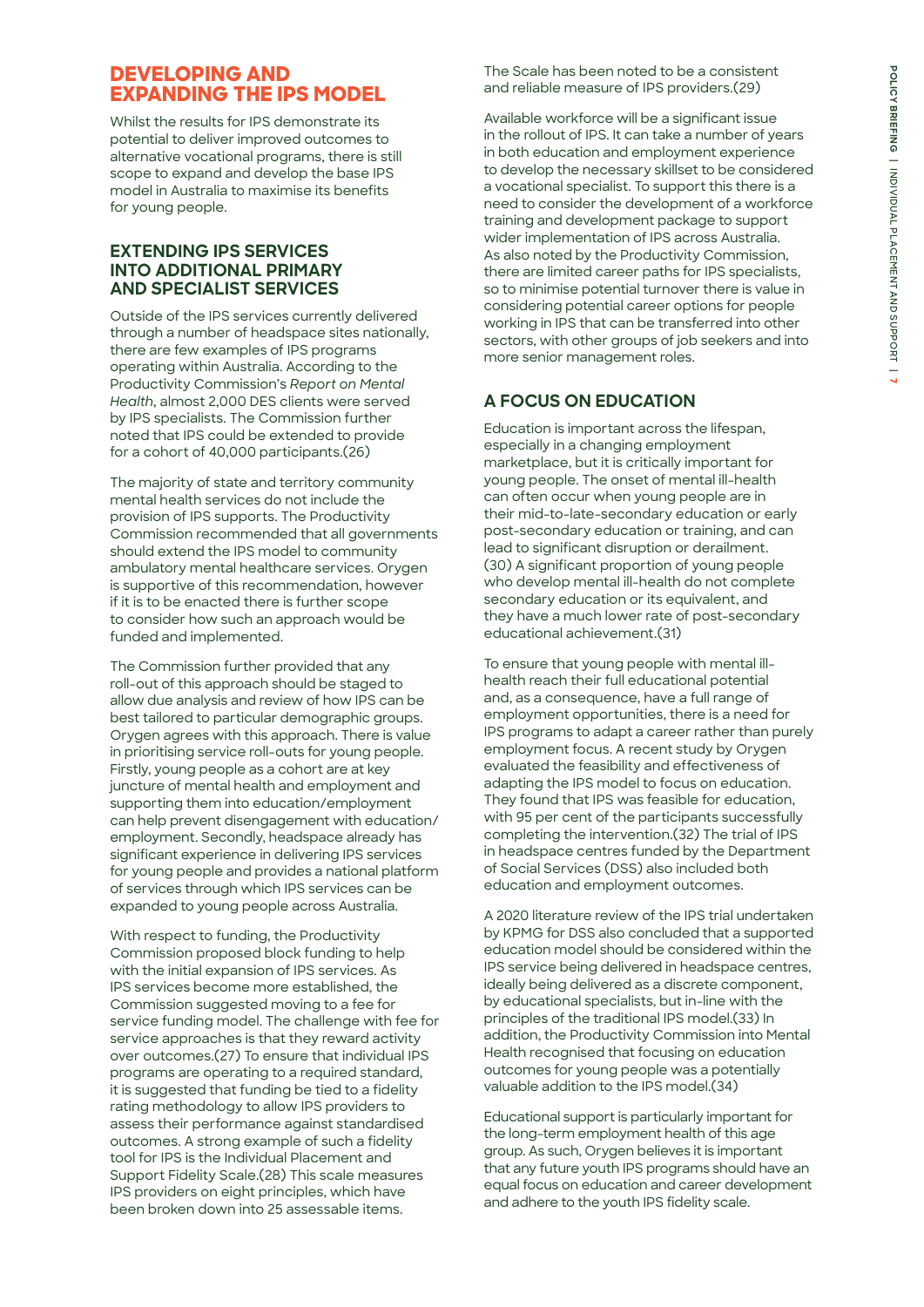# **EMPLOYMENT OF YOUTH VOCATIONAL PEER WORKERS**

Orygen has trialled youth vocational peer workers in a Victorian-funded IPS employment support program for young people experiencing mental health issues who are engaged in Orygen's headspace services. The youth vocational peer workers work collaboratively with IPS workers and clinicians to provide emotional, social and practical support to young people experiencing challenges with employment or education.

Youth vocational peer workers can support young people experiencing mental ill-health to develop employability skills such as workplace communication, interpersonal and teamwork skills. They bring a unique understanding of challenges experienced by young people with mental ill-health looking for and engaging in work, such as how to navigate disclosure of mental ill-health to employers. In the education/ employment context, this can include supports such as talking to participants about disclosing with employers or developing strategies with young people to manage their mental health when balancing life and work or study. They can also counter any stigma about work and mental ill-health that may have been internalised by the young person. Their role proves that people with lived experience of mental illness can and do work, and are valued members of their workplaces.

To date, there is limited research on the effectiveness of peer work in mental health services and settings, although there have been some promising results in certain trials. There is evidence that peer work can lead to an increased sense of hope (35-37), heightened empathy and acceptance (36) and improved service engagement (37). Systematic reviews and meta-analyses of peer services have found that it results in at least equivalent outcomes to services provided by non-peer staff.(38) So whilst peer work is not designed to replace the non-peer workforce, the benefits of a sustainable, recovery-focused mental health workforce with equivalent outcomes should not be understated.(39)

The early evidence base on the cost-effectiveness of peer work is also encouraging. Mental Health Australia and KPMG have estimated the return on investment in peer work to be approximately \$3.50 per dollar spent.(40) A social return on investment analysis of a peer-led service in Queensland found similar savings, with \$3.27 of social and economic value for every \$1 spent.(41)

The Orygen evaluation of the JVEN IPS plus vocational peer work model has achieved strong outcomes with 48 per cent of young people registered for the JVEN IPS program placed into work with 55 per cent of those placed achieving a 26 week outcome. While a recent

literature review of the DSS IPS trials stopped short of recommending specific enhancements to the model, it did cite evidence from research trials that supported the consideration of peer workers within the model. In particular, research which has found that peer workers assisted IPS clients to feel safe and understood and provided a positive influence in supporting their pathways through to further education and employment. (33, 42, 43)

# **ONLINE AUGMENTATION**

The traditional delivery of IPS services tends to rely upon face-to-face interaction between the participant and the IPS worker. Yet, as young people tend to be early adapters of technological innovations, there is value in considering how the face-to-face IPS model can be integrated with online functionality.

Several IPS programs internationally have been trialling technology-based tools to augment the IPS service in particular to job planning and advice, virtual interview preparation and follow up support. The IPS trial literature review undertaken by KPMG found research to suggest that the use of technology could address some barriers to engagement with the IPS service and that it warranted further consideration within the IPS trials.(33)

Young people accessing headspace centres are provided with the Digital Work and Study Service (DWSS). The DWSS is delivered via phone, webchat or web conferencing and has provided an option for young people who don't have access to the IPS centre trial, are in regional areas or unable to access face-to-face support.

Between December 2017 and April 2019, Orygen also developed and trialled a Youth Online Training and Employment System (YOTES) to specifically augment the IPS program offering of the service. It featured moderated social interaction with other young people and targeted career support provided by online career specialists and peer workers in real-time.

Research on the outcomes of YOTES is still being finalised, however early anecdotal reports indicate that the platform was well-received by young people and could also provide an option for supports to those young people on waiting lists for appointments with IPS specialists. There is therefore an opportunity to explore how future youth IPS services, particularly those in state and territory specialist services, can be augmented with an online platform such as YOTES.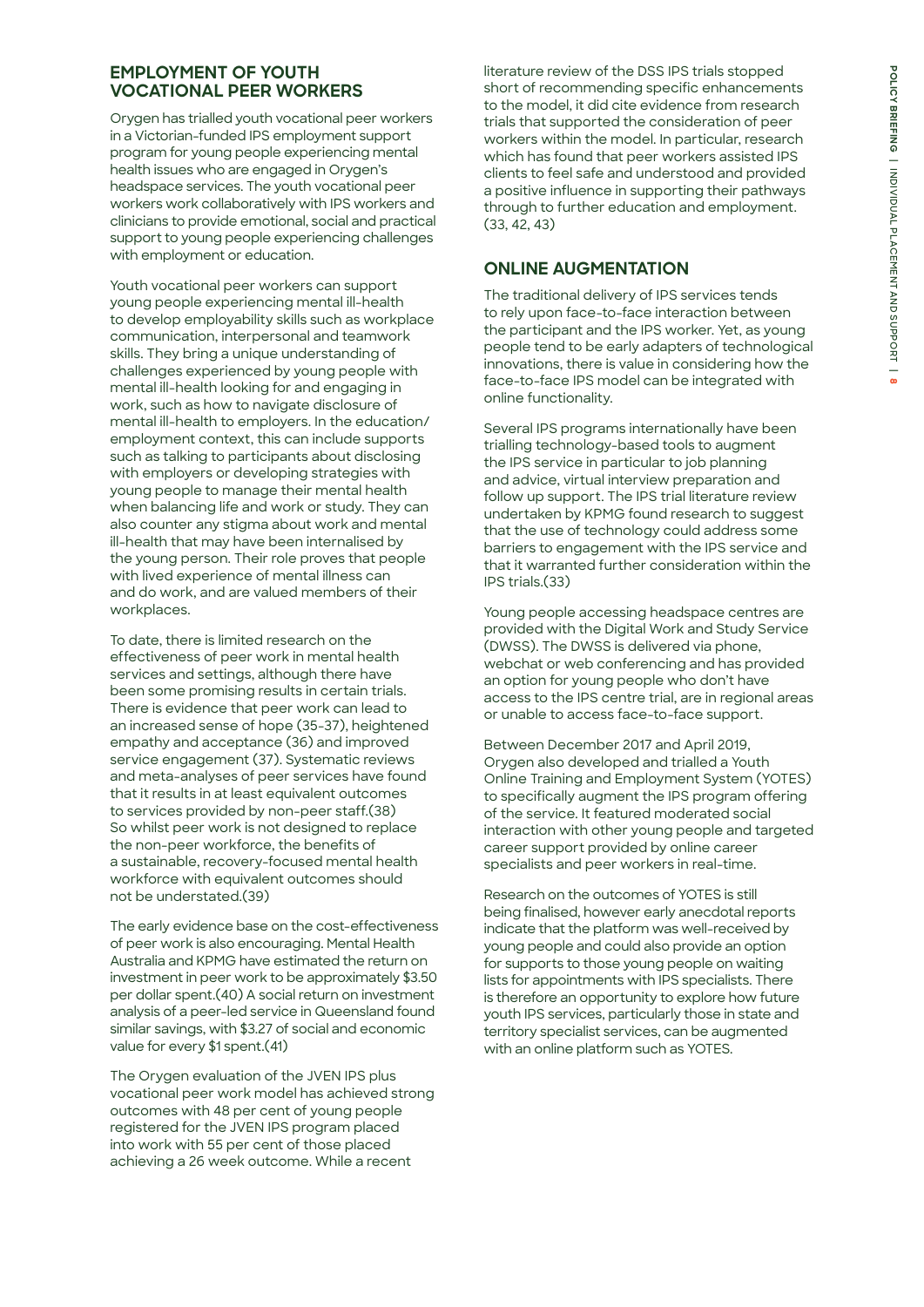# **POLICY DIRECTION**

The strength of the existing evidence base for IPS enables policy direction to be focused on expanding the model. Expansion will enable IPS services to be provided more widely and tailored to suit the needs of young people.

| <b>POLICY SOLUTION</b>                                                                                                                                                                                                                           | <b>EVIDENCE AND RATIONALE</b>                                                                                                                                                                                                                                                                                                                                                                     | <b>OUTCOME</b>                                                                                                                                                                     | <b>MECHANISM</b>                                                                           |  |  |  |
|--------------------------------------------------------------------------------------------------------------------------------------------------------------------------------------------------------------------------------------------------|---------------------------------------------------------------------------------------------------------------------------------------------------------------------------------------------------------------------------------------------------------------------------------------------------------------------------------------------------------------------------------------------------|------------------------------------------------------------------------------------------------------------------------------------------------------------------------------------|--------------------------------------------------------------------------------------------|--|--|--|
| <b>DELIVER IPS SERVICES IN ALL YOUTH MENTAL HEALTH SERVICES</b>                                                                                                                                                                                  |                                                                                                                                                                                                                                                                                                                                                                                                   |                                                                                                                                                                                    |                                                                                            |  |  |  |
| <b>Completion of a service</b><br>need and funding review<br>to determine the most<br>appropriate approach<br>and timeframes for<br>implementing IPS in<br>all headspace centres<br>nationally.                                                  | A 2020 systematic review<br>and meta-analysis found<br>that IPS is more than twice<br>as effective as traditional<br>vocational rehabilitation in<br>getting people with mental<br>illness into competitive<br>work. A review of the<br>evidence indicates that IPS<br>is a significant improvement<br>on alternative vocational<br>models and should be<br>implemented as widely<br>as possible. | Expansion of<br><b>IPS</b> services in<br>headspace to<br>achieve national<br>coverage and to<br>all state/territory<br>mental health<br>services working<br>with young people.    | Department of<br><b>Social Services</b>                                                    |  |  |  |
| <b>Implementation of</b><br>an inter-government<br>working group to<br>determine the funding<br>model and approach<br>to implement IPS in<br>all state and territory<br>specialist mental health<br>services being delivered<br>to young people. | The delivery of youth IPS in<br>Australia is mostly limited<br>to the headspace centre<br>trials. However, there are<br>opportunities to deliver IPS<br>services amongst State and<br>Territory specialist mental<br>health services. There is<br>a need to undertaking<br>scoping to determine how<br>such an approach should be<br>implemented and funded.                                      | Development<br>of inter-<br>governmental<br>guidelines which<br>outline how IPS<br>can be delivered<br>among state and<br>territory mental<br>health services for<br>young people. | Department<br>of Health to<br>lead with state<br>and territory<br>government<br>engagement |  |  |  |
| <b>BUILD THE AVAILABLE WORKFORCE TO ENABLE A NATIONAL SCALE-UP OF IPS</b><br>IN YOUTH MENTAL HEALTH SERVICES (BOTH PRIMARY PLATFORMS OF CARE SUCH<br>AS HEADSPACE AND IN SPECIALIST SERVICES)                                                    |                                                                                                                                                                                                                                                                                                                                                                                                   |                                                                                                                                                                                    |                                                                                            |  |  |  |
| Develop a scholarship<br>program for both<br>emerging and current IPS<br>workers that focuses on<br>career development skills,<br>mental health literacy, and<br>career pathway planning<br>knowledge to excel as IPS<br>workers and beyond.     | Critical to the success<br>of a national rollout of IPS in<br>youth mental health settings<br>is a pipeline of workers<br>with the skills to effectively<br>deliver the IPS model for<br>young people. However,<br>at present there is a limited<br>pool of workers with the<br>skills required.                                                                                                  | Provision of<br>scholarships for<br>210 people to<br>undertake the<br>accredited training<br>options each year<br>over the next three<br>years.                                    | Department of<br><b>Social Services</b><br>and Orygen                                      |  |  |  |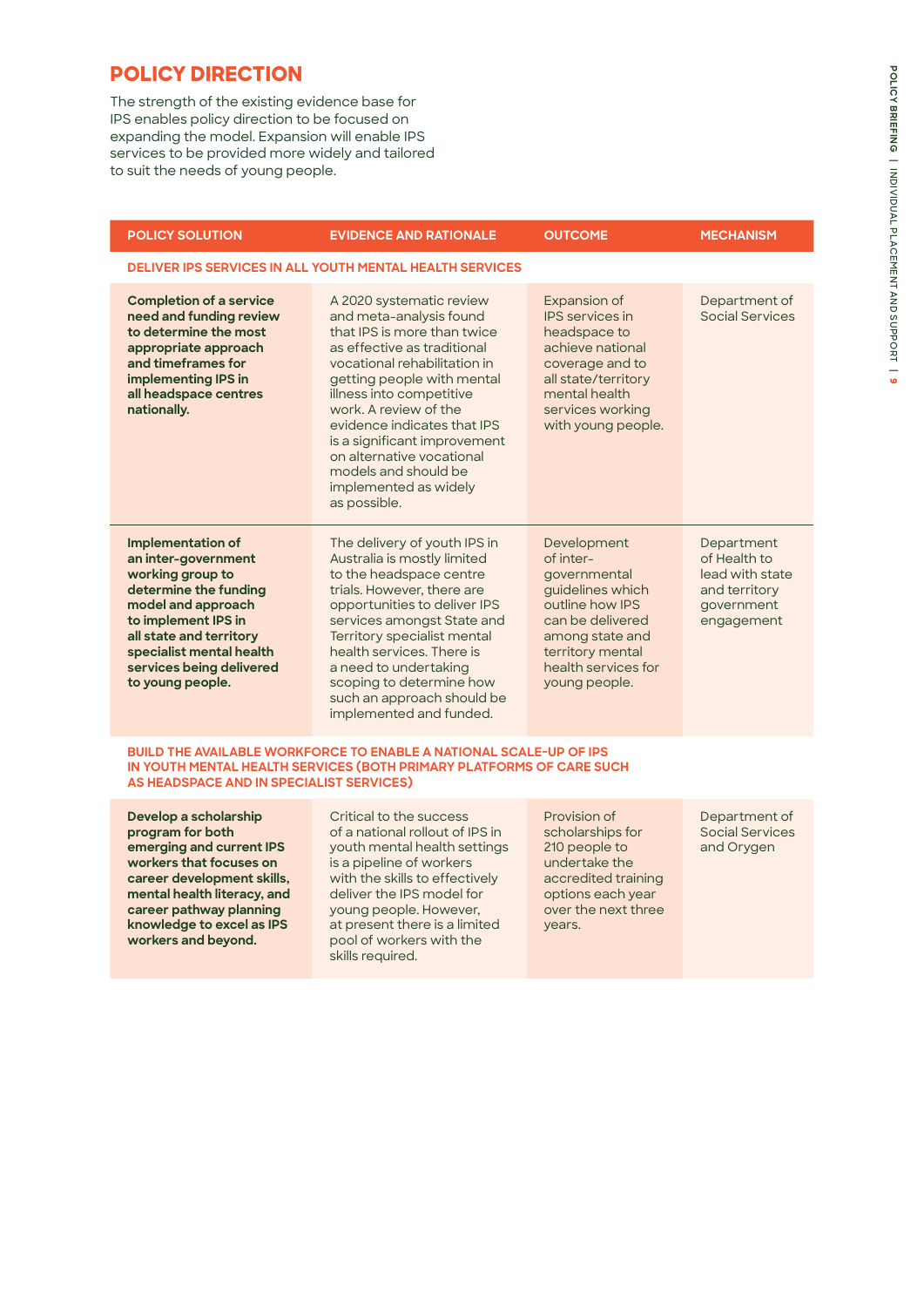| <b>POLICY SOLUTION</b>                                                                                                                                                                                                                                                                                                                                                                                           | <b>EVIDENCE AND RATIONALE</b>                                                                                                                                                                                                                                                                                                                                                                                                                                          | <b>OUTCOME</b>                                                                                                                                                                                                     | <b>MECHANISM</b>                                                                                                                       |  |  |  |
|------------------------------------------------------------------------------------------------------------------------------------------------------------------------------------------------------------------------------------------------------------------------------------------------------------------------------------------------------------------------------------------------------------------|------------------------------------------------------------------------------------------------------------------------------------------------------------------------------------------------------------------------------------------------------------------------------------------------------------------------------------------------------------------------------------------------------------------------------------------------------------------------|--------------------------------------------------------------------------------------------------------------------------------------------------------------------------------------------------------------------|----------------------------------------------------------------------------------------------------------------------------------------|--|--|--|
| <b>ENSURE IPS WORKERS ARE SKILLED IN DELIVERING A SERVICE THAT IS CAREER FOCUSED</b><br><b>i.e. INCLUDING EDUCATIONAL PATHWAYS TO EMPLOYMENT OUTCOMES</b>                                                                                                                                                                                                                                                        |                                                                                                                                                                                                                                                                                                                                                                                                                                                                        |                                                                                                                                                                                                                    |                                                                                                                                        |  |  |  |
| Trial a workforce<br>development package<br>for IPS workers in youth<br>mental health services to<br>build knowledge around<br>career development.<br>The package would<br>be developed in<br>consultation with the<br><b>National Careers Institute</b><br>and would be informed<br>by evidence and delivered<br>following consultation<br>with young people.                                                   | Young people are often<br>establishing themselves<br>within the education<br>system, and experiences<br>of mental ill health can lead<br>to the disruption of their<br>education.<br>A study by the Orygen<br>evaluating the feasibility<br>and effectiveness of<br>adapting the IPS model to<br>focus on education. They<br>found that IPS was feasible<br>for education, with 95 per<br>cent of the participants<br>successfully attaining their<br>education goals. | Development<br>of a skilled youth<br><b>IPS</b> workforce<br>and ensure youth<br><b>IPS</b> services<br>meet fidelity to a<br>youth IPS model<br>which includes<br>education as well<br>as employment<br>outcomes. | Department<br>of Education.<br>Skills and<br>Employment<br>Department of<br>Social Services<br><b>National</b><br>Careers<br>Institute |  |  |  |
|                                                                                                                                                                                                                                                                                                                                                                                                                  | <b>TRIAL OF YOUTH VOCATIONAL PEER WORKERS FOR IPS</b>                                                                                                                                                                                                                                                                                                                                                                                                                  |                                                                                                                                                                                                                    |                                                                                                                                        |  |  |  |
| <b>Trial of an IPS service</b><br>which includes youth<br>vocational peer workers.<br>Of the 50 headspace<br>sites which are currently<br>trialling an IPS model, it is<br>recommended that 12 of<br>those sites are selected<br>by headspace to trial<br>IPS enhanced by youth<br>vocational peer workers.<br>The trial should be<br>supported by Orygen<br>in collaboration with<br>headspace National Office. | Orygen has developed<br>training specifically<br>for vocational peer<br>workers in youth mental<br>health services and has<br>an experienced peer<br>workforce available<br>to deliver training and<br>support implementation<br>of vocational peer work.                                                                                                                                                                                                              | Evidence base for<br>a vocational peer<br>work enhanced<br>IPS program.                                                                                                                                            | Department of<br><b>Social Services</b>                                                                                                |  |  |  |
| DEVELOPING AN EVIDENCE BASE TO SUPPORT ONLINE AUGMENTATION TO IPS MODEL                                                                                                                                                                                                                                                                                                                                          |                                                                                                                                                                                                                                                                                                                                                                                                                                                                        |                                                                                                                                                                                                                    |                                                                                                                                        |  |  |  |
| <b>Future implementation</b><br>of youth IPS in youth<br>mental health services,<br>particularly state/territory<br>specialist services should<br>include trials which<br>augment the service<br>with an online platform<br>for educational and<br>employment support.                                                                                                                                           | Online augmentations to<br>the IPS model can provide<br>augmented career support<br>from online vocational<br>specialists and peer<br>motivators in real-time.<br>Options include the YOTES<br>program and the MOST<br>program which have been<br>trialled by Orygen.                                                                                                                                                                                                  | Evidence base for<br>an augmented IPS<br>program.                                                                                                                                                                  | State and<br>territory<br>governments                                                                                                  |  |  |  |